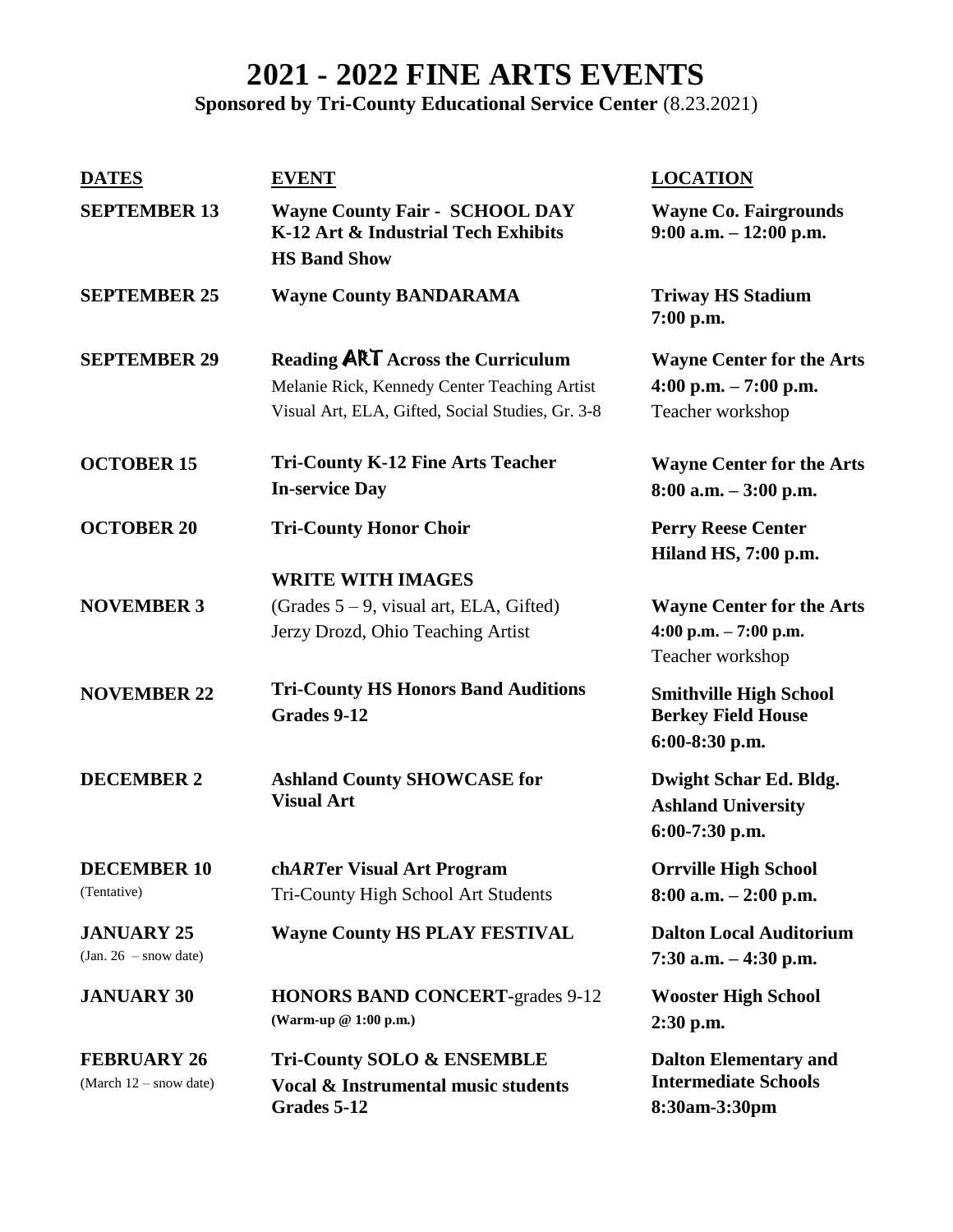| <b>FEBRUARY 28</b>                        | <b>WAYNE COUNTY FESTIVAL OF</b><br><b>CHOIRS</b>                                       | <b>Smithville H.S. Fieldhouse</b><br>$7:30$ p.m.                           |
|-------------------------------------------|----------------------------------------------------------------------------------------|----------------------------------------------------------------------------|
| <b>MARCH3</b><br>(March $10 -$ snow date) | <b>CHILDREN'S SYMPHONY CONCERT</b><br><b>Wooster Symphony Orchestra - 4th grade</b>    | <b>McGaw Chapel</b><br>The College of Wooster<br>$12:30$ p.m. $-1:20$ p.m. |
| <b>MARCH 8-</b><br><b>MARCH 24</b>        | <b>Wayne County JUNIOR HIGH</b><br><b>SCHOOL ART EXHIBIT – grades <math>7-8</math></b> | <b>Wayne Center for the Arts</b>                                           |
| <b>MARCH 24</b>                           | <b>Wayne County JUNIOR HIGH ART</b><br><b>AWARDS RECEPTION – grades 7 – 8</b>          | <b>Wayne Center for the Arts</b><br>7:00 p.m.                              |
| <b>APRIL 26 -</b><br><b>MAY 12</b>        | <b>Wayne County HIGH SCHOOL ART</b><br>EXHIBIT – grades $9-12$                         | <b>Wayne Center for the Arts</b>                                           |
| <b>APRIL 28</b>                           | <b>Tri-County HS SPEECH CONTEST</b>                                                    | <b>First Presbyterian Church</b><br>$8:30$ a.m. $-12:30$ p.m.              |
| <b>MAY 12</b>                             | <b>Wayne County HIGH SCHOOL ART</b><br><b>AWARDS RECEPTION - grades 9 - 12</b>         | <b>Wayne Center for the Arts</b><br>7:00 p.m.                              |
| <b>MAY 13-</b><br><b>MAY 24</b>           | <b>Wayne County BLUE RIBBON ART</b><br><b>EXHIBIT</b>                                  | <b>Wayne County Library</b><br>Wooster                                     |
| <b>JUNE</b>                               | <b>ARTS INTEGRATION REACH</b><br><b>Teacher PD</b>                                     | <b>TBD</b>                                                                 |

(continued on next page)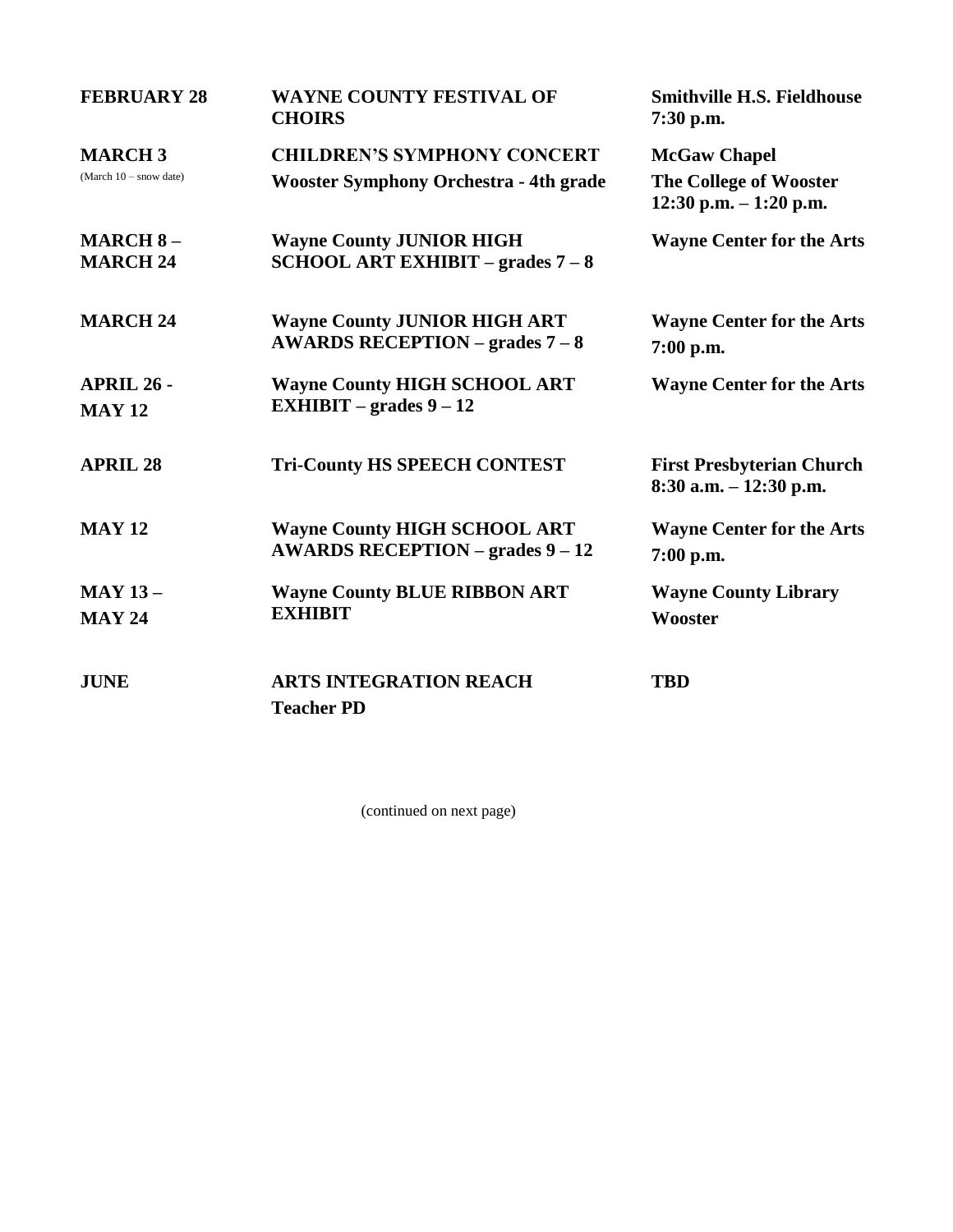## **ARTS EVENTS & OTHER DATES OF IMPORTANCE**

| <b>DATES</b>        | <b>EVENT</b>                                                                                                                                                       | <b>LOCATION</b>                                                                                                                            |
|---------------------|--------------------------------------------------------------------------------------------------------------------------------------------------------------------|--------------------------------------------------------------------------------------------------------------------------------------------|
| <b>AUGUST 31</b>    | Wayne County Fair - K-8 SCHOOL EXHIBIT<br>Set-Up and Hanging K-8 District Exhibits<br>(Judging 8/31 - 9/2)                                                         | Wayne Co. Fairgrounds                                                                                                                      |
| <b>SEPTEMBER</b>    | ROTATING ELEMENTARY ART EXHIBIT<br>Berlin, Chestnut Ridge, Mt. Hope, Walnut Creek &<br><b>Winesburg Elementary Schools</b><br><b>East Holmes Local Schools</b>     | Tri-County ESC Office<br>741 Winkler Dr., Wooster<br>(Lobby/Hallways/Conf. Room)                                                           |
| <b>SEPTEMBER 2</b>  | Wayne County Fair - HIGH SCHOOL ART EXHIBIT<br>Hanging $(7:30 \text{ a.m.} - 1:00 \text{ p.m.})$ & Judging $(1:30 - 4:30 \text{ p.m.})$                            | Wayne Co. Fairgrounds                                                                                                                      |
| <b>SEPTEMBER 10</b> | PROJECT PARTNERSHIP (HS Special Education Students)<br>$9:30 - 11:15$ a.m. and 12:00 - 1:45 p.m.                                                                   | Wayne Center for the Arts                                                                                                                  |
| <b>SEPTEMBER 13</b> | <b>Wayne County Fair - SCHOOL DAY</b><br>Band Show, K-12 Visual Art Exhibits, Industrial Tech,<br><b>Consumer Science</b>                                          | <b>Wayne Co. Fairgrounds</b>                                                                                                               |
| <b>SEPTEMBER 17</b> | Take-Down Wayne County Fair H.S. ART EXHIBIT<br>and K-8 District Displays $(7:30-10:00$ a.m.)<br>(Clean-up 9:30 a.m.-11:30 a.m.)                                   | Wayne Co. Fairgrounds                                                                                                                      |
| <b>SEPTEMBER 19</b> | <b>Ashland County Fair – (HS Band Performances 2:00 pm)</b>                                                                                                        | <b>Ashland Co. Fairgrounds</b>                                                                                                             |
| <b>SEPTEMBER 25</b> | <b>Bandarama - Wayne County Band Show</b>                                                                                                                          | <b>Triway HS Stadium</b><br>7:00 p.m.                                                                                                      |
| <b>SEPTEMBER 29</b> | Reading ART Across The Curriculum, grades 3-8<br>(Grades $5 - 9$ , visual art, ELA, Gifted, Social Studies)<br><b>Melanie Rick, Kennedy Center Teaching Artist</b> | <b>Wayne Center for the Arts</b><br>4:00 p.m. $-7:00$ p.m.                                                                                 |
| <b>OCTOBER</b>      | ROTATING ELEMENTARY ART EXHIBIT<br><b>Shreve Elementary</b><br><b>Triway Local Schools</b><br>Berlin, Chestnut Ridge, Mt. Hope, Walnut Creek &                     | Tri-County ESC Office<br>741 Winkler Dr., Wooster<br>(Lobby/Hallways/Conf. Room)<br>Wayne Center for the Arts<br>237 S. Walnut St. Wooster |
| <b>OCTOBER 8</b>    | <b>Winesburg Elementary Schools</b><br>PROJECT PARTNERSHIP (HS Special Education Students)                                                                         | Wayne Center for the Arts                                                                                                                  |
|                     | $9:30 - 11:15$ a.m. and 12:00 - 1:45 p.m.                                                                                                                          |                                                                                                                                            |
| <b>OCTOBER 13</b>   | Tri-County Honor Choir - sectional rehearsal                                                                                                                       | Wooster High School<br>6:00 p.m. $-$ 9:00 p.m.                                                                                             |
| <b>OCTOBER 15</b>   | K-12 Fine Arts Teacher Professional Development                                                                                                                    | <b>Wayne Center for the Arts</b>                                                                                                           |
|                     | <b>In-service Day</b> – all K-12 music $\&$ art teachers                                                                                                           | $8:00$ a.m. $-3:00$ p.m.                                                                                                                   |
| <b>OCTOBER 19</b>   | Tri-County Honor Choir - all day rehearsal                                                                                                                         |                                                                                                                                            |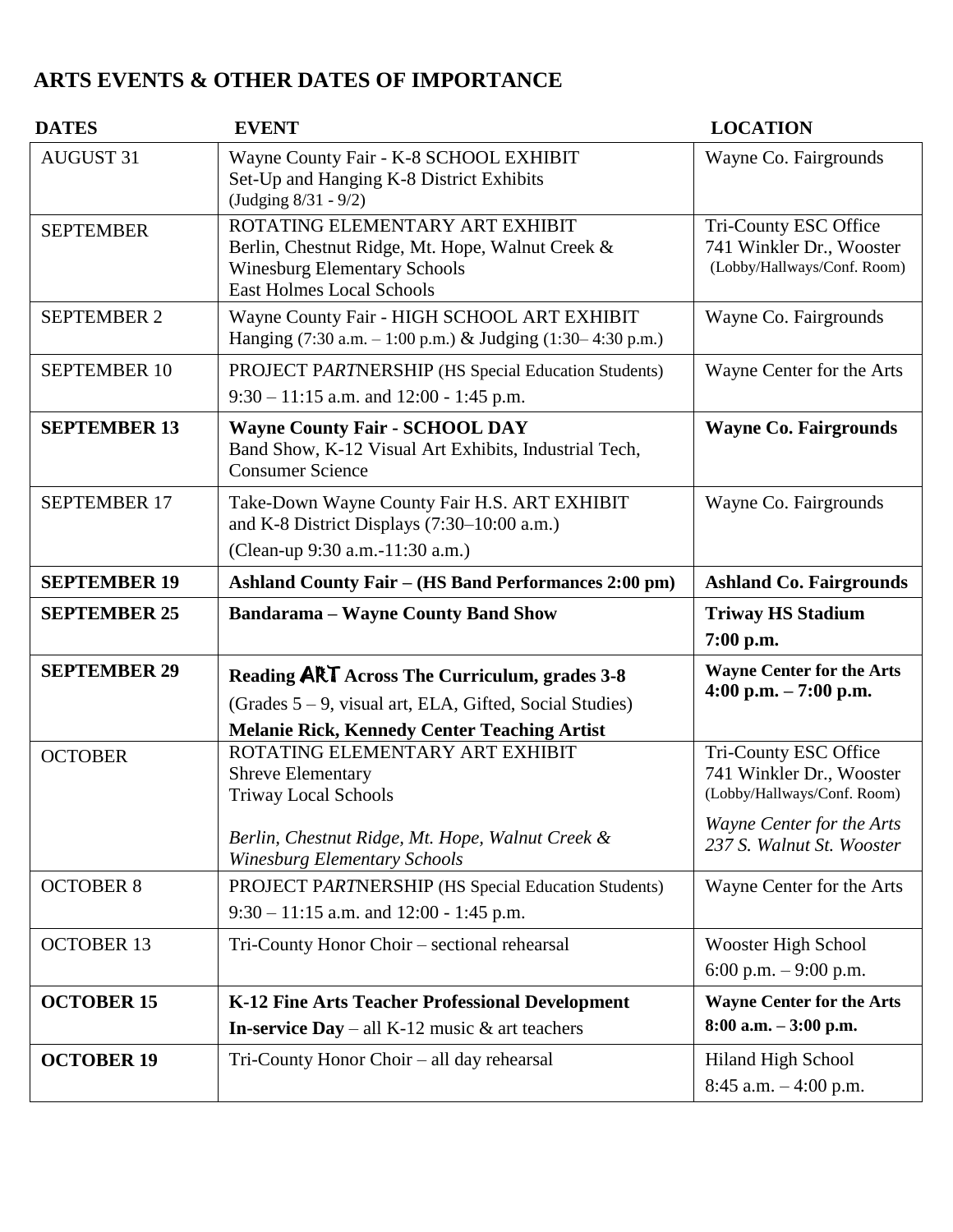| <b>DATES</b>                                 | <b>EVENT</b>                                                                                                                                 | <b>LOCATION</b>                                                                  |
|----------------------------------------------|----------------------------------------------------------------------------------------------------------------------------------------------|----------------------------------------------------------------------------------|
| <b>OCTOBER 20</b>                            | <b>Tri-County Honor Choir Concert</b><br>(warm-up at $5:30$ )                                                                                | Perry Reese Center,<br><b>Hiland HS, East Holmes</b><br>7:00 p.m.                |
| <b>NOVEMBER</b>                              | ROTATING ELEMENTARY ART EXHIBIT<br>Dalton Elementary and Middle School (grades 5-6)<br><b>Dalton Local Schools</b>                           | Tri-County ESC Office<br>741 Winkler Dr., Wooster<br>(Lobby/Hallways/Conf. Room) |
|                                              | <b>Shreve Elementary School</b>                                                                                                              | Wayne Center for the Arts                                                        |
| <b>NOVEMBER 3</b>                            | <b>WRITE WITH IMAGES - Arts Integration Teacher PD</b><br>(Grades $5 - 9$ , visual art, ELA, Gifted)<br>By Jerzy Drozd, Ohio Teaching Artist | <b>Wayne Center for the Arts</b><br>4:00 p.m. $-6:00$ p.m.                       |
| NOVEMBER $4-5$                               | OHIO ART EDUCATION ASSOCIATION (OAEA)<br><b>Professional Conference</b>                                                                      | Cincinnati                                                                       |
| <b>NOVEMBER 12</b>                           | PROJECT PARTNERSHIP (HS Special Education Students)<br>$9:30 - 11:15$ a.m. and 12:00 - 1:45 p.m.                                             | Wayne Center for the Arts                                                        |
| <b>NOVEMBER 22</b>                           | Tri-County High School HONORS BAND AUDITIONS,<br>Grades 9-12                                                                                 | <b>Smithville H.S.</b><br>6:00 p.m. $-8:30$ p.m.                                 |
| <b>NOVEMBER 23</b>                           | <b>Honors Band Selection Meeting</b><br>(Tri-County Band Directors)                                                                          | <b>Tri-County ESC</b><br>$4:00 - 6:30$ p.m.                                      |
| <b>DECEMBER</b>                              | ROTATING ELEMENTARY ART EXHIBIT<br>Orrville Elementary and Middle School (grades 5-6)<br><b>Orrville City Schools</b>                        | Tri-County ESC Office<br>741 Winkler Dr., Wooster<br>(Lobby/Hallways/Conf. Room) |
|                                              | Dalton Elementary and M.S. (grades 5-6)                                                                                                      | Wayne Center for the Arts                                                        |
| <b>DECEMBER 2</b>                            | <b>Ashland Co. SHOWCASE for Visual Art</b><br>$6:00 - 7:30$ p.m. or Virtual Show                                                             | Dwight Schar Ed. Bldg.<br><b>Ashland University</b>                              |
| <b>DECEMBER 3</b>                            | PROJECT PARTNERSHIP (HS Special Education Students)<br>$9:30 - 11:15$ a.m. and 12:00 - 1:45 p.m.                                             | Wayne Center for the Arts                                                        |
| <b>DECEMBER 10</b><br>(tentative)            | chARTer Visual Art Career Program, grades 9-12                                                                                               | Orrville HS<br>7:30 a.m. $-2:00$ p.m.                                            |
| <b>JANUARY</b>                               | ROTATING ELEMENTARY ART EXHIBIT<br>Northwestern Elementary and Middle School(grades 6)<br>Northwestern Local Schools                         | Tri-County ESC Office<br>741 Winkler Dr., Wooster<br>(Lobby/Hallways/Conf. Room) |
|                                              | Orrville Elementary and M.S. (grades 5-6)                                                                                                    | Wayne Center for the Arts                                                        |
| <b>JANUARY 3</b><br>$(Jan. 10 - Snow Date)$  | HONORS BAND REHEARSAL 1<br>$6:00 - 8:30$ p.m.                                                                                                | Wooster High School                                                              |
| <b>JANUARY 14</b><br>$(Jan. 21 - Snow Date)$ | <b>PROJECT PARTNERSHIP</b> – Arts Activities Day and<br>Visiting Artist with Disabilities Performance<br>$(9:30$ a.m.-12:30 p.m.)            | <b>Wayne Center for the Arts</b>                                                 |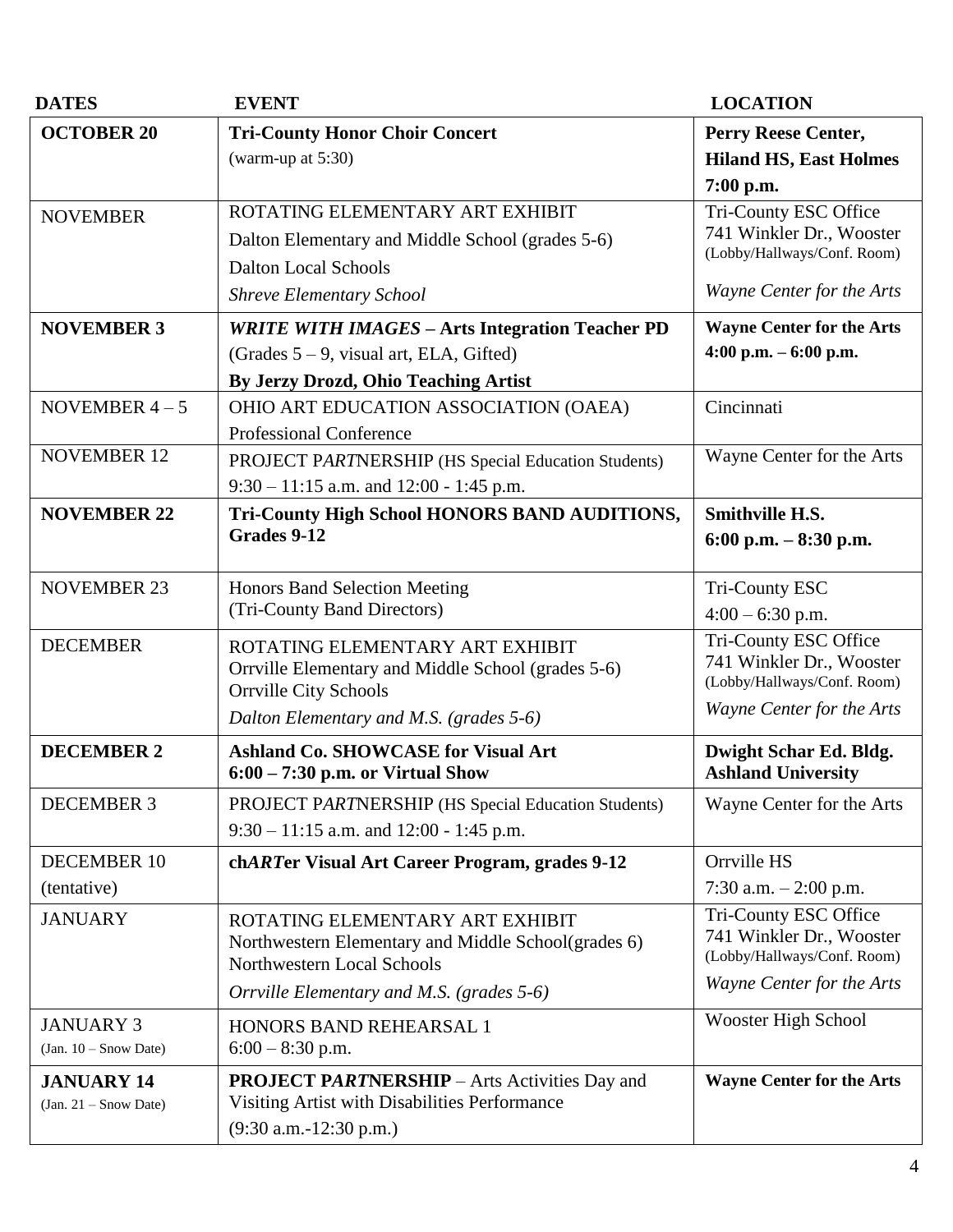| <b>DATES</b>            | <b>EVENT</b>                                                                                                  | <b>LOCATION</b>                                                                                   |
|-------------------------|---------------------------------------------------------------------------------------------------------------|---------------------------------------------------------------------------------------------------|
| <b>JANUARY 22</b>       | OMEA District 10 HIGH SCHOOL SOLO & ENSEMBLE<br>ADJUDICATED EVENT - Ashland & Holmes counties                 | <b>TBA</b>                                                                                        |
| <b>JANUARY 24</b>       | <b>HONORS BAND REHEARSAL 2</b>                                                                                | Wooster High School                                                                               |
|                         | $6:00 - 8:30$ p.m.                                                                                            |                                                                                                   |
| <b>JANUARY 25</b>       | <b>Wayne County HS PLAY FESTIVAL</b>                                                                          | <b>Dalton Local Auditorium</b>                                                                    |
| $(Jan. 26 - Snow Date)$ |                                                                                                               | 7:30 am - 4:30 pm                                                                                 |
| <b>JANUARY 27</b>       | Deadline for Tri-County Solo & Ensemble Entries, 4:00 pm                                                      | Tri-County ESC                                                                                    |
| <b>JANUARY 28</b>       | <b>HONORS BAND REHEARSAL 3</b>                                                                                | Wooster High School                                                                               |
|                         | $8:45$ a.m. $-4:30$ p.m.                                                                                      |                                                                                                   |
| <b>JANUARY 30</b>       | <b>HONORS BAND CONCERT</b>                                                                                    | <b>Wooster High School</b>                                                                        |
|                         | 2:30 p.m. $(1:00 \text{ p.m.} - \text{Warm})$                                                                 |                                                                                                   |
| <b>FEBRUARY</b>         | ROTATING ELEMENTARY ART EXHIBIT                                                                               | Tri-County ESC Office                                                                             |
|                         | <b>Mapleton Elementary</b>                                                                                    | 741 Winkler Dr., Wooster<br>(Lobby/Hallways/Conf. Room)                                           |
|                         | <b>Mapleton Local Schools</b>                                                                                 |                                                                                                   |
|                         | Northwestern Elementary and Hillsdale M.S. (grade 6)                                                          | Wayne Center for the Arts                                                                         |
| <b>FEBRUARY 3 - 5</b>   | OHIO MUSIC EDUCATION ASSOCIATION (OMEA)<br><b>Professional Conference</b>                                     | Cleveland                                                                                         |
| FEBRUARY 9 - 11         | KENNEDY CENTER ANNUAL MEETING                                                                                 | J. F. Kennedy Center                                                                              |
|                         | <b>National Partners In Education Teams</b>                                                                   | Washington, D.C.                                                                                  |
| <b>FEBRUARY 12</b>      | OMEA District 6 HIGH SCHOOL SOLO & ENSEMBLE<br><b>ADJUDICATED EVENT - Wayne county</b>                        | <b>TBD</b>                                                                                        |
| <b>FEBRUARY 23</b>      | <b>FESTIVAL OF CHOIRS</b>                                                                                     | <b>Berkey Fieldhouse</b>                                                                          |
|                         | Mass rehearsal, 9:30-11:00 am                                                                                 | Smithville High School                                                                            |
| <b>FEBRUARY 26</b>      | <b>TRI-COUNTY SOLO &amp; ENSEMBLE FESTIVAL</b>                                                                | <b>Dalton Elementary/</b>                                                                         |
| (March 12 - Snow Date)  | Vocal and Instrumental Musicians $-$ Grades $5 - 12$                                                          | <b>Intermediate School</b>                                                                        |
| <b>FEBRUARY 28</b>      | <b>FESTIVAL OF CHOIRS (Wayne County)</b>                                                                      | <b>Berkey Field House</b><br><b>Smithville High School</b><br>$7:00 \text{ pm} - 9:00 \text{ pm}$ |
| <b>MARCH</b>            | YOUTH ART MONTH (YAM)<br>MUSIC IN OUR SCHOOLS MONTH (MIOSM)                                                   | National, State, and Local<br>Observance                                                          |
| <b>MARCH</b>            | ROTATING ELEMENTARY ART EXHIBIT<br>Green Elementary and Middle School (grade 6)<br><b>Green Local Schools</b> | Tri-County ESC Office<br>741 Winkler Dr., Wooster<br>(Lobby/Hallways/Conf. Room)                  |
|                         | <b>Mapleton Elementary</b>                                                                                    | Wayne Center for the Arts                                                                         |
| <b>MARCH3</b>           | <b>Children's Symphony Concert</b>                                                                            | <b>McGaw Chapel</b>                                                                               |
| (March 10 - Snow date)  | 4 <sup>th</sup> grade students (Holmes & Wayne counties)                                                      | The College of Wooster                                                                            |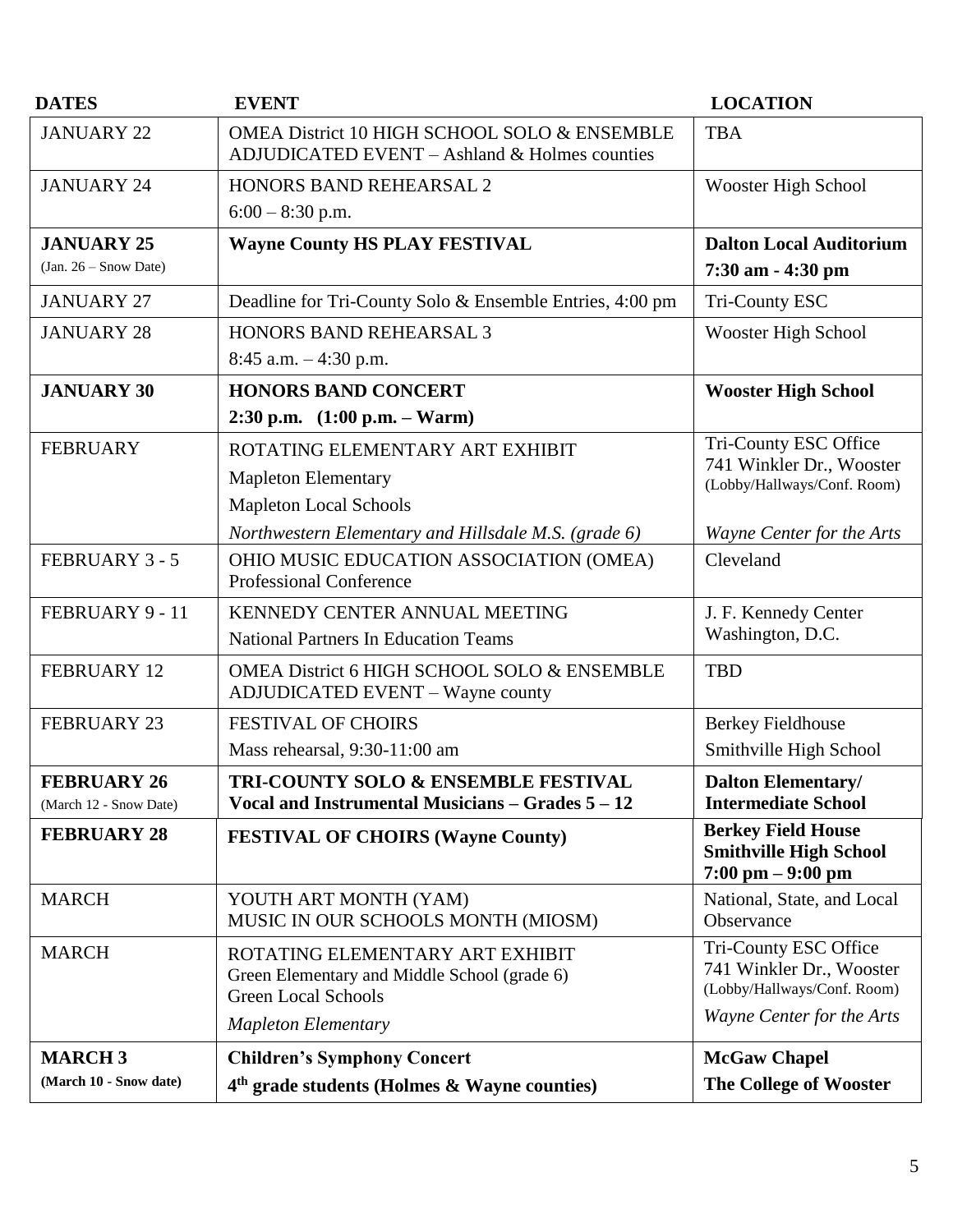| <b>DATES</b>                       | <b>EVENT</b>                                                                                                                                                  | <b>LOCATION</b>                                                                                               |
|------------------------------------|---------------------------------------------------------------------------------------------------------------------------------------------------------------|---------------------------------------------------------------------------------------------------------------|
| MARCH 4-5                          | OMEA DISTRICTS 6 & 10 HS Band/Choir - Large Group<br>Adjudicated Event (Ashland, Holmes, & Wayne counties)                                                    | <b>TBD</b>                                                                                                    |
| <b>MARCH 8</b>                     | Wayne County JH/MS ART EXHIBIT - Set-up<br>Hang art work/sort/tag from 12:00-3:30pm<br>Judging - 4:00-6:30pm                                                  | Wayne Center for the Arts                                                                                     |
| <b>MARCH 8-</b><br><b>MARCH 24</b> | <b>Wayne County JUNIOR HIGH SCHOOL ART</b><br><b>EXHIBIT – Grades 7 and 8</b><br>Hang art work/sort/tag from 12:00-3:30 p.m.<br>Judging from $4:00-7:00$ p.m. | <b>Wayne Center for the</b><br><b>Arts</b>                                                                    |
| <b>MARCH 24</b>                    | <b>Wayne County JUNIOR HIGH SCHOOL ART</b><br><b>EXHIBIT - Awards &amp; Reception 7:00 p.m.</b>                                                               | <b>Wayne Center for the</b><br><b>Arts</b>                                                                    |
| <b>MARCH 26</b>                    | OMEA DISTRICTS 6 & 10 JH Band/Choir SE<br>Adjudicated Event (Ashland, Holmes, & Wayne counties)                                                               | <b>TBD</b>                                                                                                    |
| <b>APRIL</b>                       | ROTATING ELEMENTARY ART EXHIBIT<br>Apple Creek and Mt. Eaton Elementary Schools<br><b>Southeast Local Schools</b><br>Green Elementary and M. S. (grade 6)     | Tri-County ESC Office<br>741 Winkler Dr., Wooster<br>(Lobby/Hallways/Conf. Room)<br>Wayne Center for the Arts |
| <b>APRIL 22 - 23</b>               | OMEA Districts 6 & 10 STATE HS BAND/CHOIR (NE)<br>Adjudicated Event (Ashland, Holmes & Wayne Counties)                                                        | <b>TBD</b>                                                                                                    |
| APRIL 26                           | Wayne County HIGH SCHOOL ART EXHIBIT - Set-up<br>Hang art work/sort/tag from 12:00-3:30pm<br>Judging from 4:00-6:30pm                                         | Wayne Center for the Arts                                                                                     |
| <b>APRIL 26 -</b><br><b>MAY 12</b> | <b>Wayne County HIGH SCHOOL ART EXHIBIT -</b><br>Grades $9-12$                                                                                                | <b>Wayne Center for the</b><br><b>Arts</b>                                                                    |
| <b>APRIL 28</b>                    | <b>Tri-County HIGH SCHOOL SPEECH CONTEST</b>                                                                                                                  | 1 <sup>st</sup> Presbyterian Church,<br>Wooster, 8:30 - 12:30                                                 |
| <b>MAY</b>                         | ROTATING ELEMENTARY ART EXHIBIT<br><b>Clark and Millersburg Elementary Schools</b><br><b>West Holmes Local Schools</b>                                        | Tri-County ESC Office                                                                                         |
|                                    | Apple Creek and Mt. Eaton Elementary Schools                                                                                                                  | Wayne Center for the Arts                                                                                     |
| <b>MAY 12</b>                      | <b>Wayne County HIGH SCHOOL ART EXHIBIT -</b><br><b>Awards &amp; Reception</b>                                                                                | <b>Wayne Center for the Arts</b><br>7:00 p.m.                                                                 |
| <b>MAY - 13</b><br><b>MAY 24</b>   | <b>Wayne County BLUE RIBBON ART EXHIBIT</b><br>1st place winners from the Junior & Senior High Art<br>Exhibits                                                | <b>Wayne County Library</b><br>Wooster                                                                        |
| <b>MAY 24</b>                      | JH/HS Art Teachers – pick up Blue Ribbon Art<br>$3:00 - 4:00$ p.m.                                                                                            | <b>Wayne County Library</b><br>Wooster                                                                        |